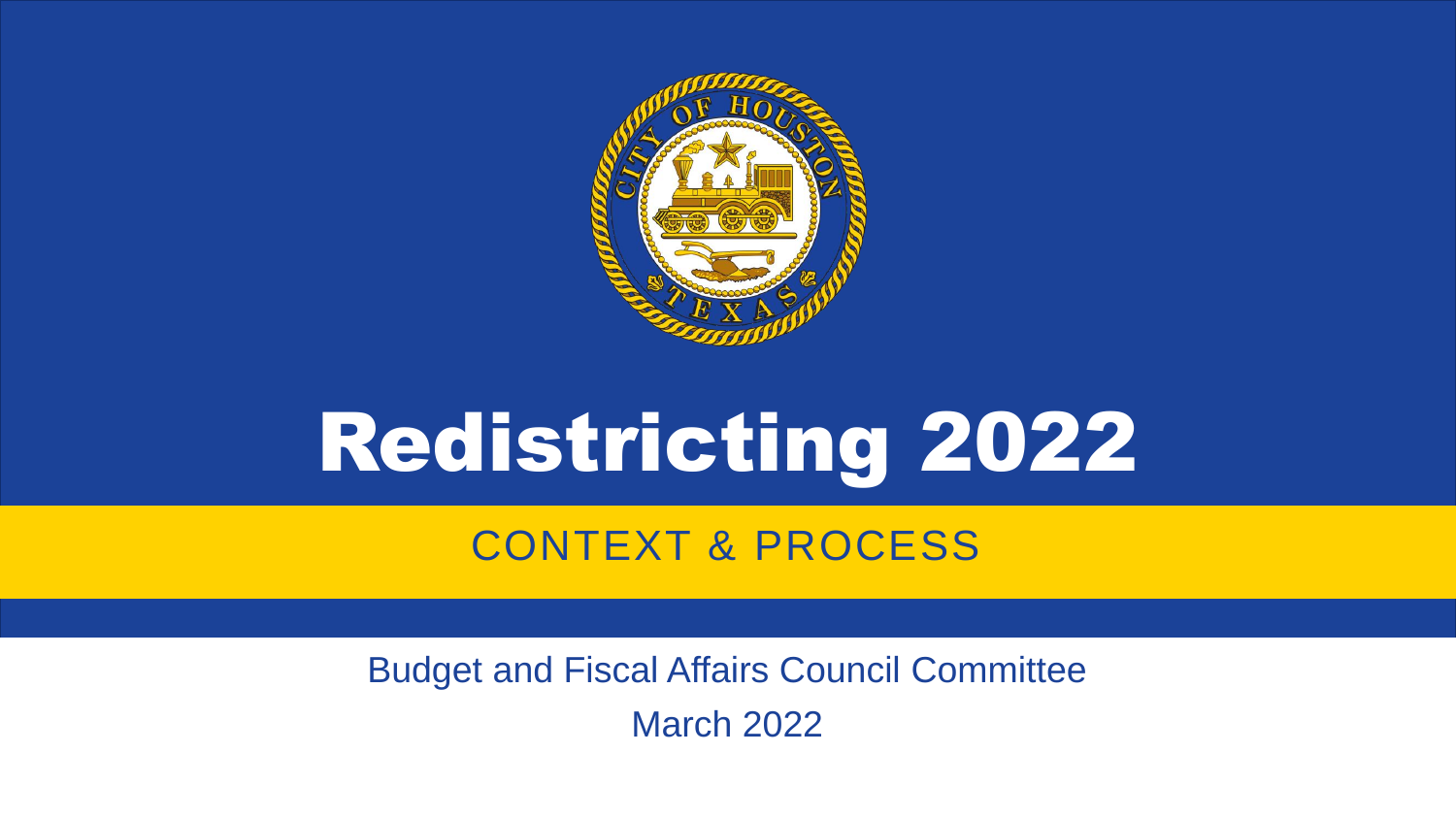### A Word from Mayor Turner

"We are privileged to live in one of the most wonderfully diverse cities in the world. As Houston continues to grow, we must ensure fair and equitable representation for all Houstonians."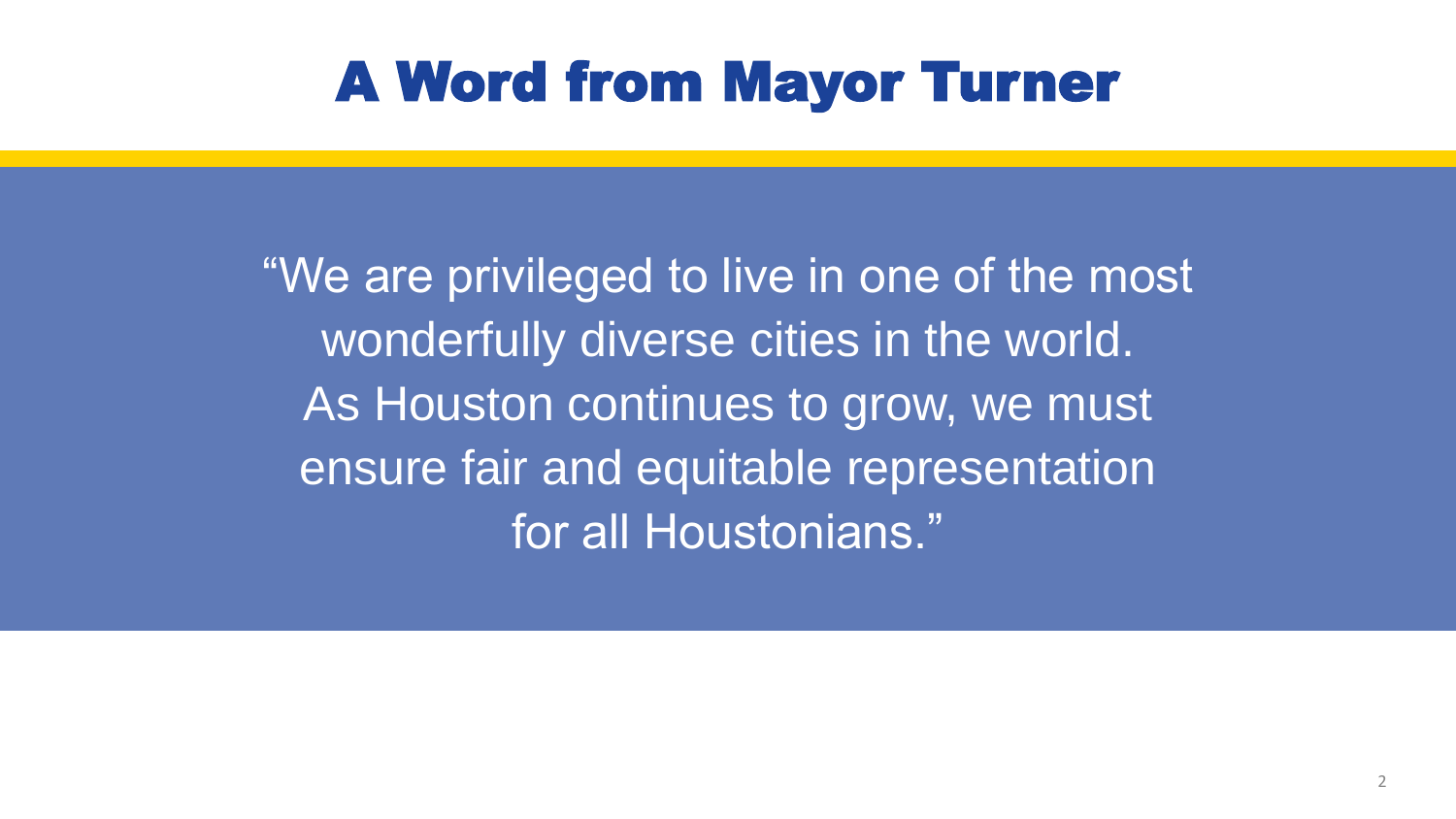### The Redistricting Team

- City Attorney's Office: Tracy Calabrese, Danielle Folsom, and **Doug Ray** (832-393-6319)
- Planning & Development Department staff: Margaret Wallace Brown, Lynn Henson, Larry Nierth, and **Rupesh Koshy** (832-393-6552)
- Demographic Support consultant: Jerry Wood
- Legal Services support: Lisa McBride, Thompson & Horton, and Edgar Colon

Note: Persons listed in BLUE are primary points of contact<sup>3</sup>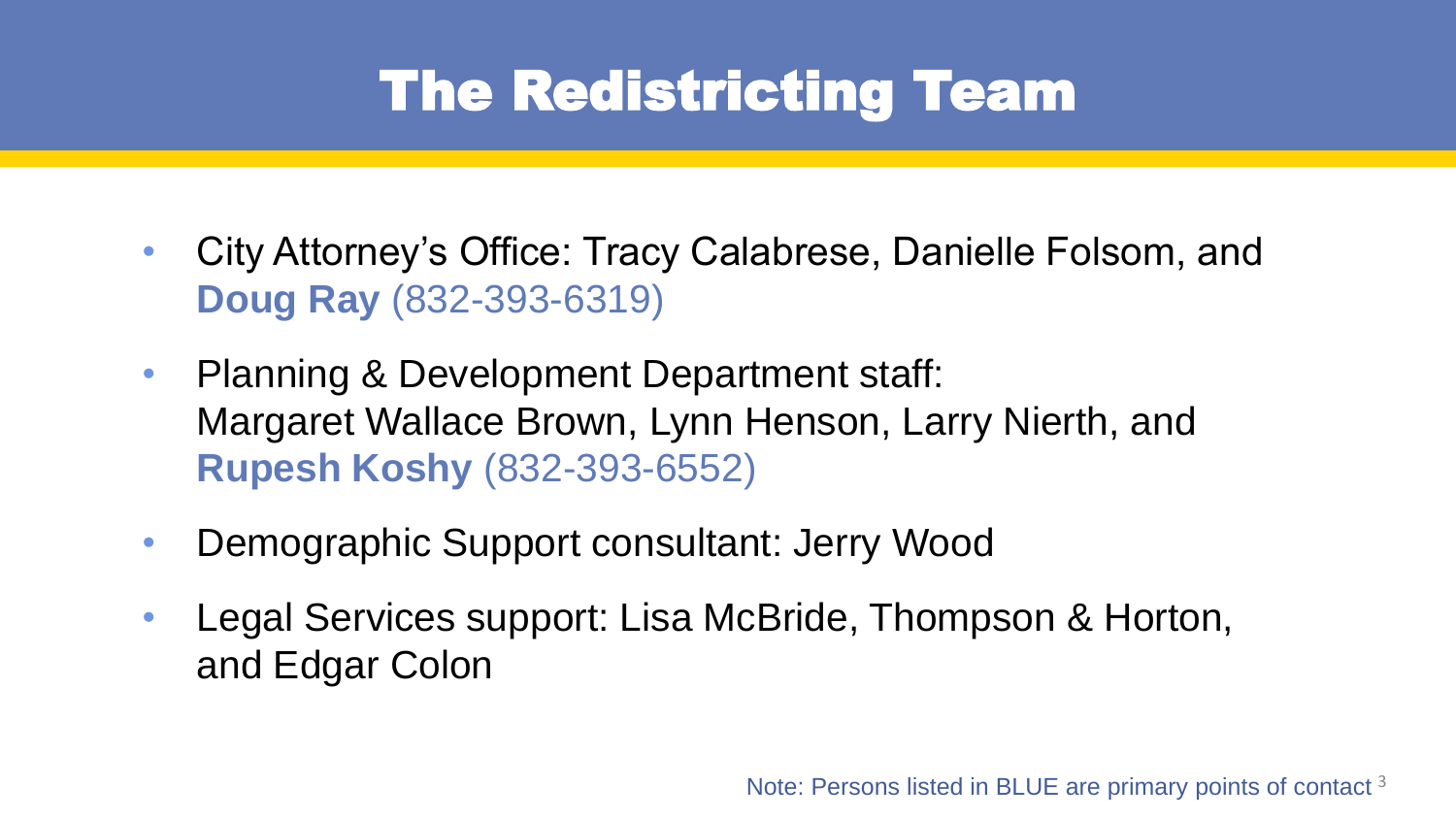#### Constitutional Standards



Districts may not intentionally dilute the voting strength of racial or ethnic minority groups

Districts drawn primarily on the basis of race or ethnicity require a compelling justification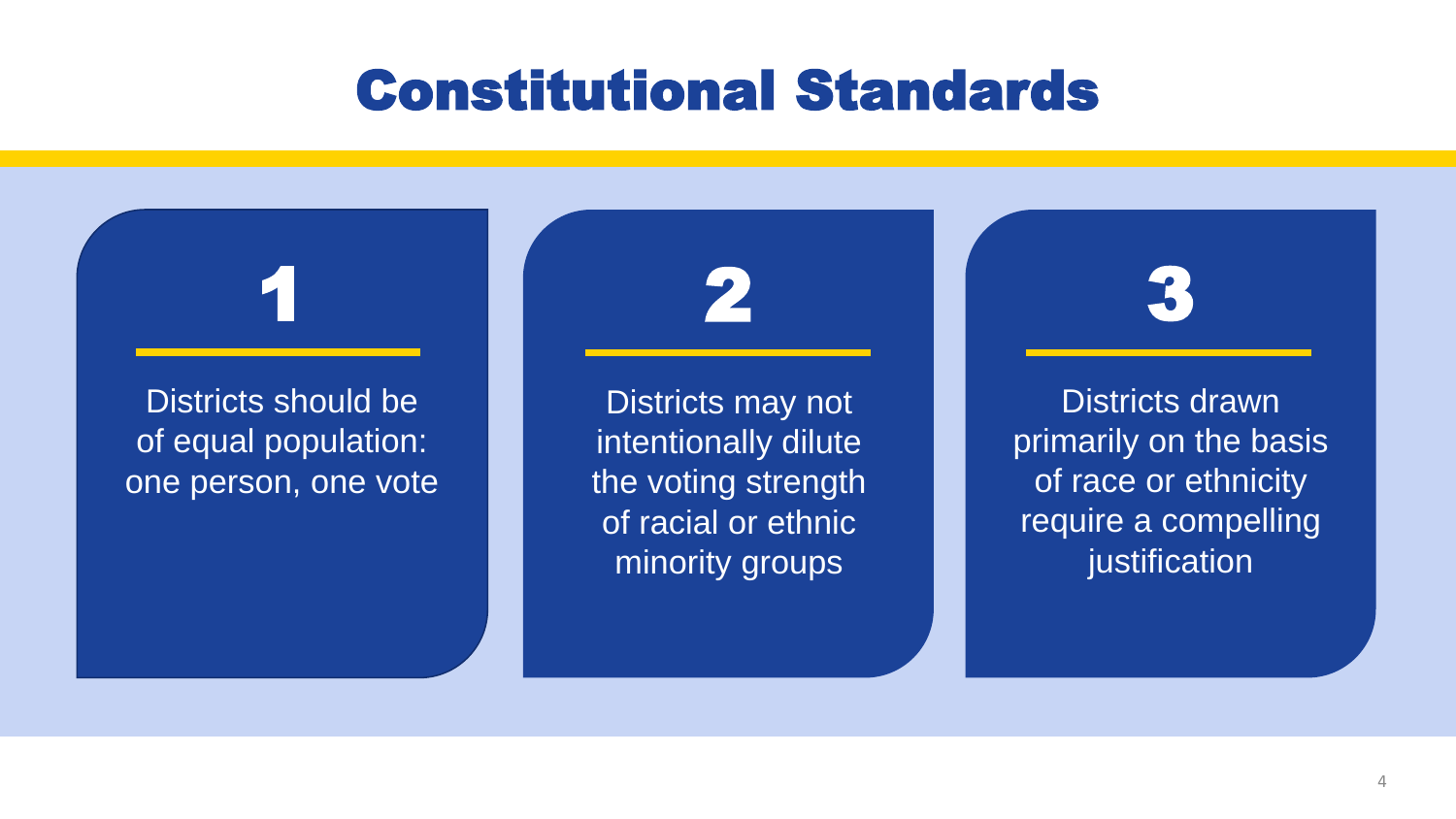#### Equal Protection Clause

In 1962, the Supreme Court recognized the principle of "one person, one vote" and the applicability of the Equal Protection Clause to redistricting.

- *Baker v. Carr, 369 U.S. 186 (1962)*
- *Reynolds v. Sims, 377 U.S. 533 (1964)*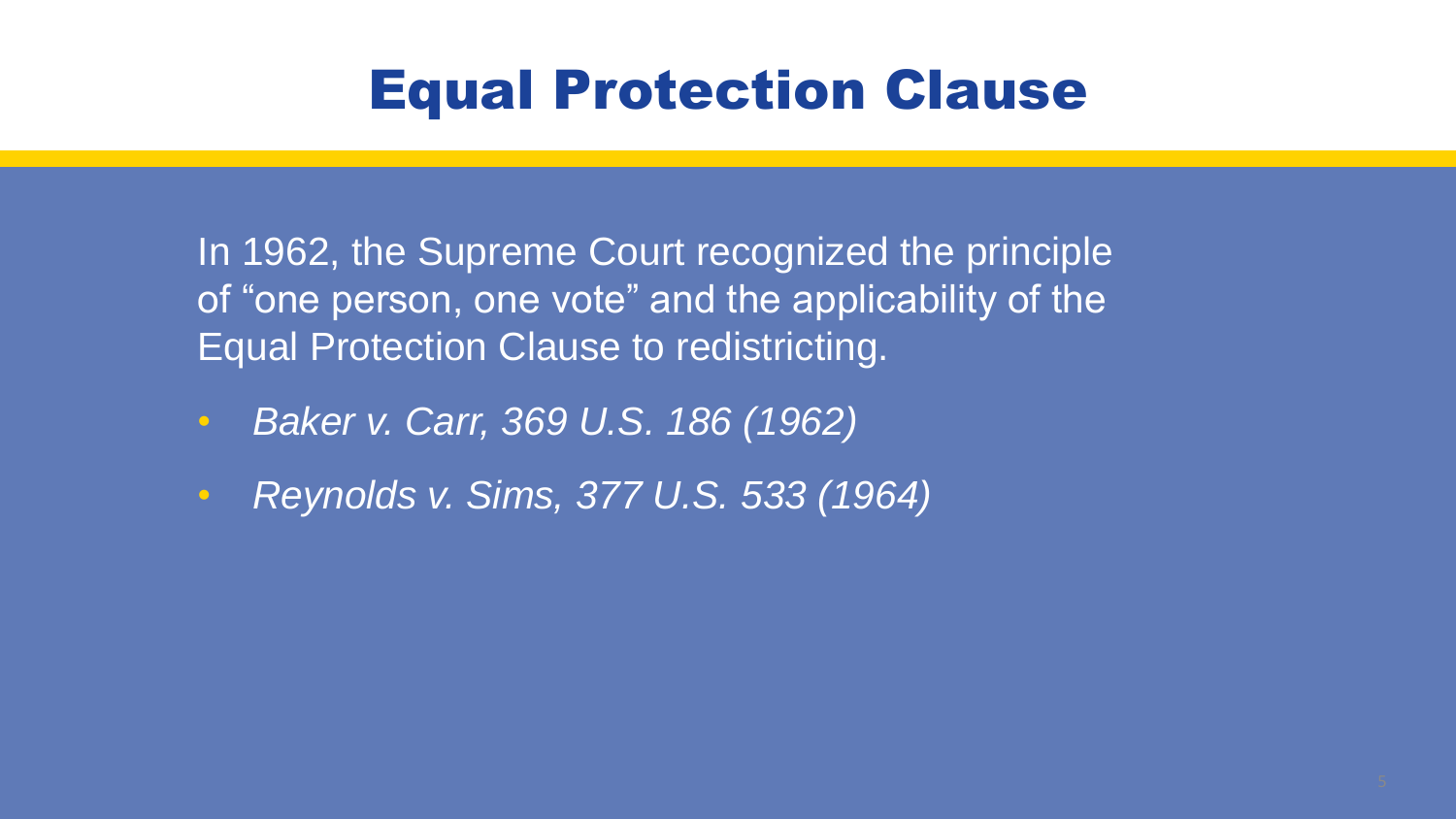# Voting Rights Act

The Voting Rights Act of 1965, which was revised in 1982, prohibits election practices that discriminate on basis of race or language minority status

- No cracking (splitting a geographically compact minority group to dissipate the group's electoral power)
- No packing (overconcentrating a minority group in a district so it has electoral power in one district rather than in two or more)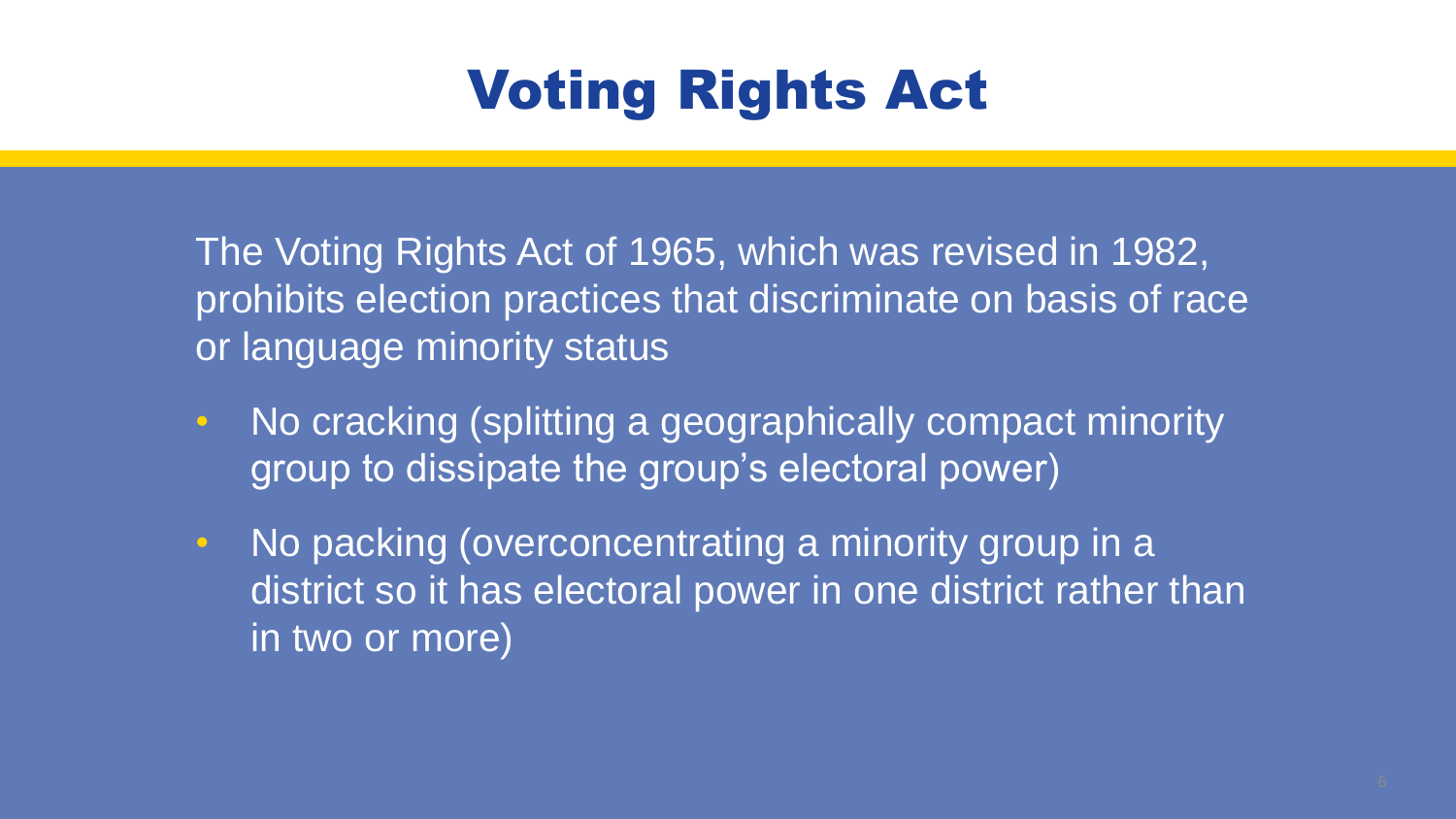#### Houston's Redistricting History

| <b>1970s</b>                                                                 | <b>1980s</b>                             | <b>1990s</b>                                                                                                                                                                                                                                                                                                                               | <b>2000s</b>                                         | <b>2010s</b>                                                                                                                                                                         |
|------------------------------------------------------------------------------|------------------------------------------|--------------------------------------------------------------------------------------------------------------------------------------------------------------------------------------------------------------------------------------------------------------------------------------------------------------------------------------------|------------------------------------------------------|--------------------------------------------------------------------------------------------------------------------------------------------------------------------------------------|
| <b>1970s: Challenges</b><br>to At-Large System<br>(Leroy v. City of Houston) | 1985: Mid-Decade<br><b>Redistricting</b> | <b>1991: Growing Hispanic</b><br><b>Population</b><br>Litigation to allow election<br>to proceed after sec. 5<br>objection (Campos v. City<br>of Houston; United States v.<br><b>City of Houston)</b><br>1992: Protecting the 1991<br><b>Election</b><br>Adopting a precleared plan<br>Mid-1990s: Defending the<br>9-5-1 Council Structure | <b>2001: Litigation-Free</b><br><b>Redistricting</b> | <b>2011: Litigation-Free</b><br><b>Redistricting</b><br>Two single member<br>districts were added as<br>required by the Charter<br>when the City's population<br>reached 2.1 million |
|                                                                              |                                          | 1997-2000: Defending<br>post-Kingwood-<br>annexation redistricting<br>plan against a racial<br>gerrymandering claim                                                                                                                                                                                                                        |                                                      |                                                                                                                                                                                      |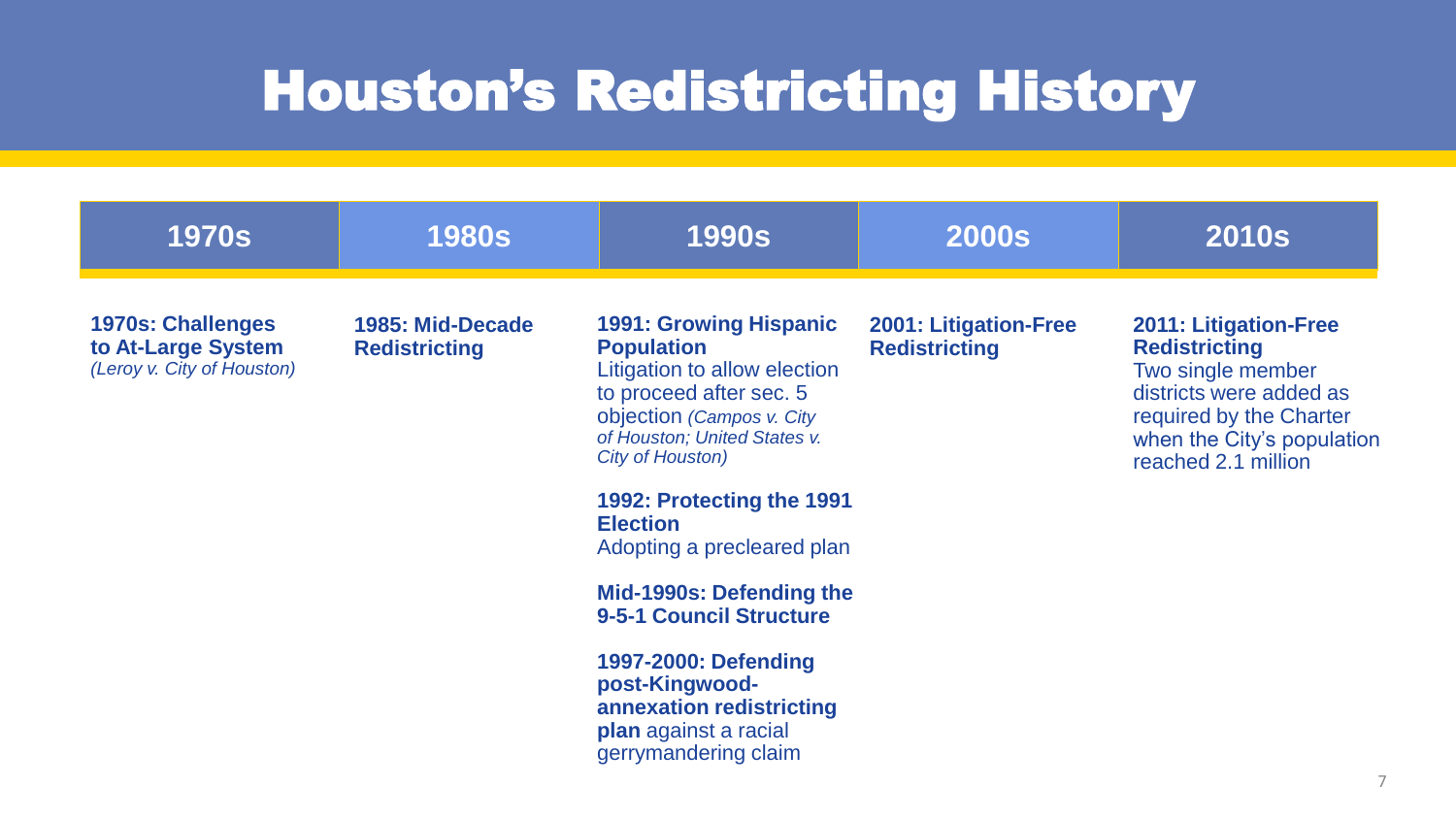## Council Resolution - Redistricting Criteria

City Council will consider a Resolution in late March 2022 that outlines the principles to use for redistricting. The redrawn districts should aim to:

- Maintain relatively equal population numbers
- Be composed of whole county voting precincts
- Have easily identifiable geographic boundaries
- Retain integrity of neighborhoods or communities of interest
- Be compact
- Avoid packing or cracking
- Preserve incumbent-constituency relations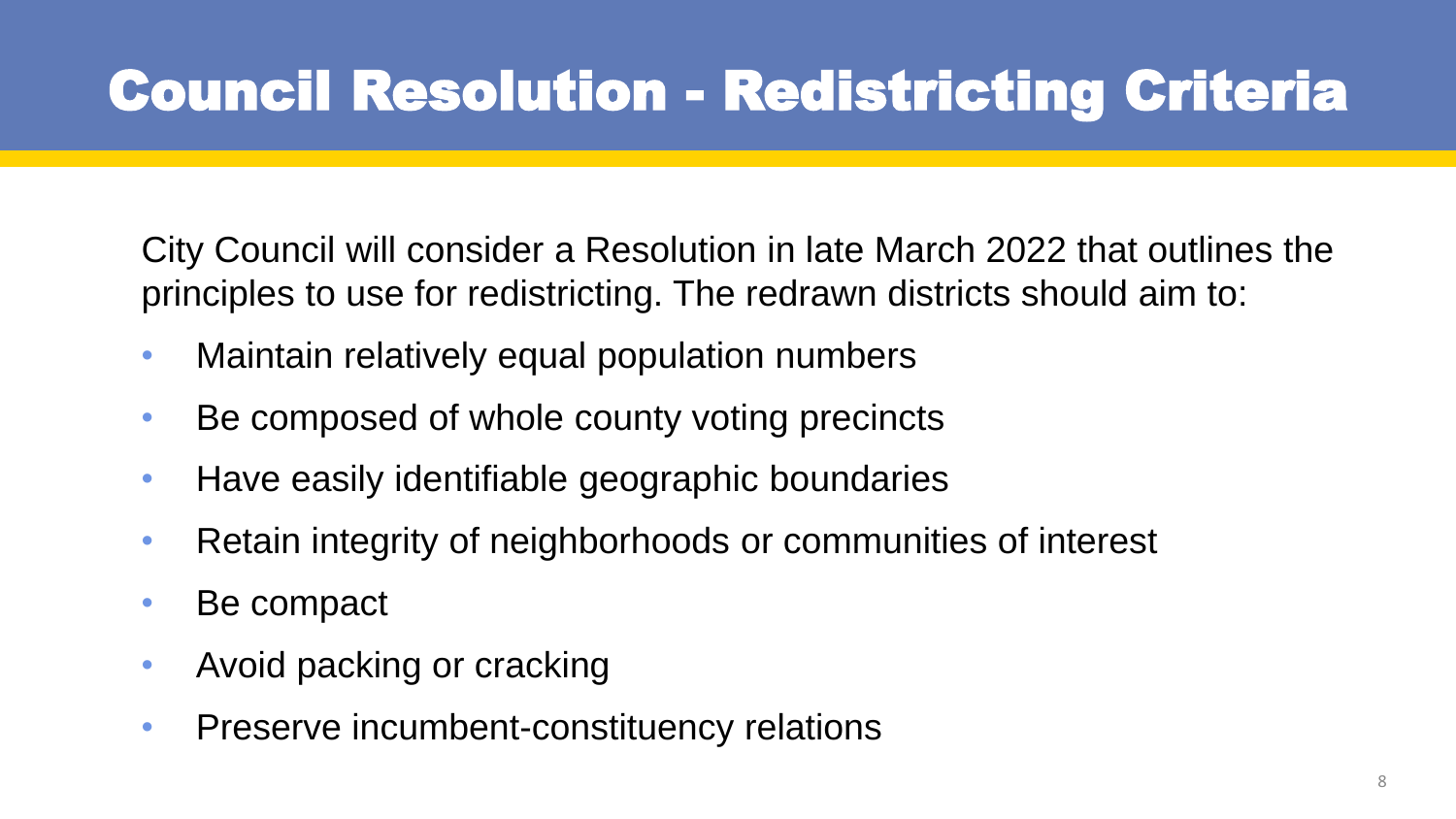### Current Council District Populations

| <b>Total Population</b> | <b>Council District</b>            | <b>Percent Variation from Average</b> |  |
|-------------------------|------------------------------------|---------------------------------------|--|
| 219,727                 | A                                  | 5%                                    |  |
| 206,594                 | B                                  | $-1\%$                                |  |
| 240,954                 | $\mathsf C$                        | 15%                                   |  |
| 223,196                 | D                                  | 7%                                    |  |
| 224,929                 | E                                  | 7%                                    |  |
| 204,735                 | F                                  | $-2%$                                 |  |
| 234,140                 | G                                  | 12%                                   |  |
| 174,341                 | Н                                  | $-17%$                                |  |
| 179,351                 |                                    | $-14%$                                |  |
| 187,318                 | J                                  | $-11\%$                               |  |
| 209,295                 | K                                  | $0\%$                                 |  |
| 2,304,580               | <b>Average District Population</b> | 209,507                               |  |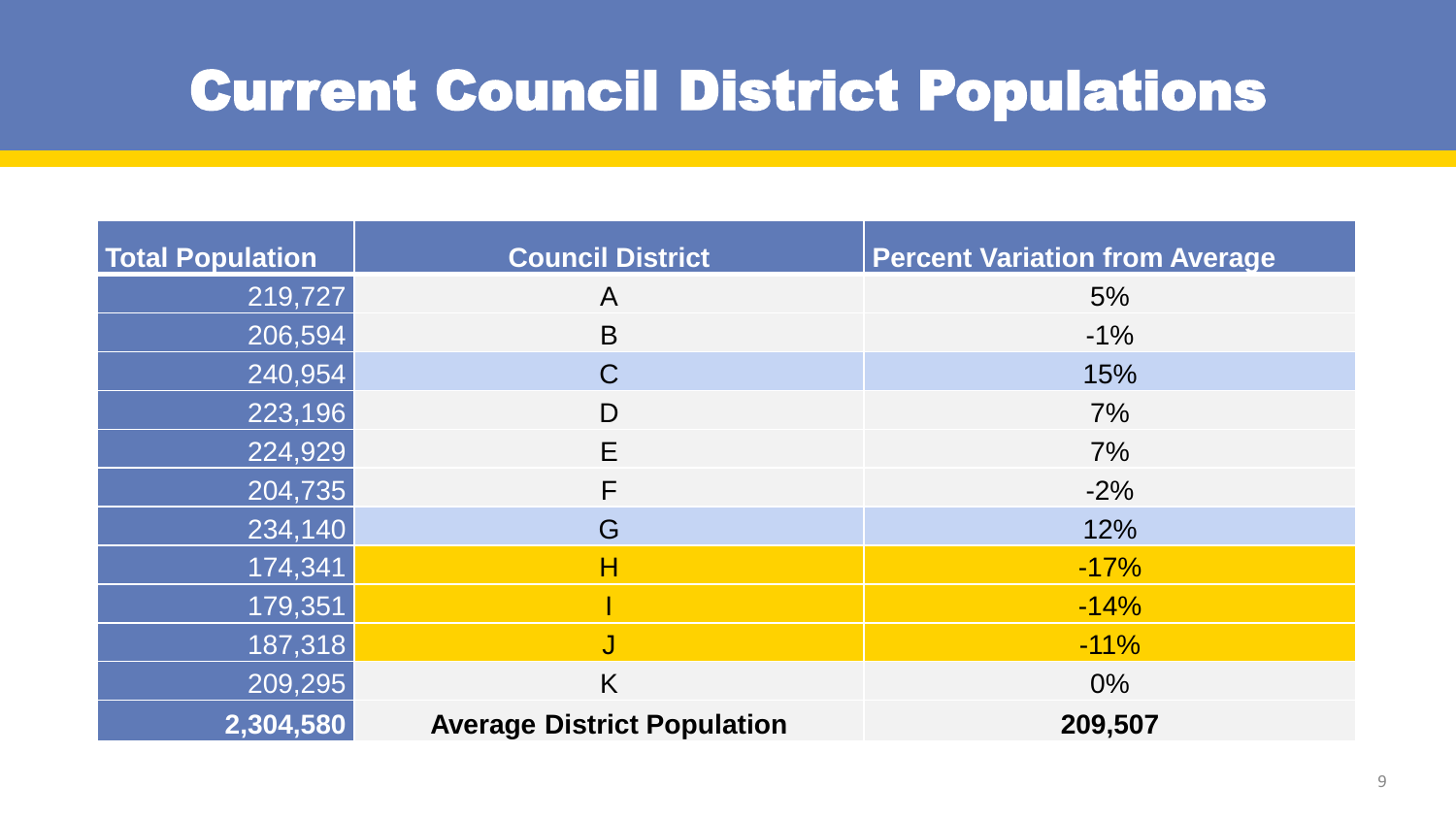### Houston's Redistricting Schedule

| <b>April - May</b>        | June                                                                                | July                                                                                                        | <b>August</b>                                                                                                  | <b>September</b>                                   |
|---------------------------|-------------------------------------------------------------------------------------|-------------------------------------------------------------------------------------------------------------|----------------------------------------------------------------------------------------------------------------|----------------------------------------------------|
| <b>Town Hall Meetings</b> | <b>Analysis and draft</b><br>plans created<br>The public creates their<br>own plans | <b>Public hearings held in</b><br><b>City Council chambers</b><br>Due date for proposed<br>plans is July 20 | <b>Analysis of testimony</b><br>from public hearings<br><b>Analysis of plans</b><br>submitted by the<br>public | <b>City Council approves</b><br>redistricting plan |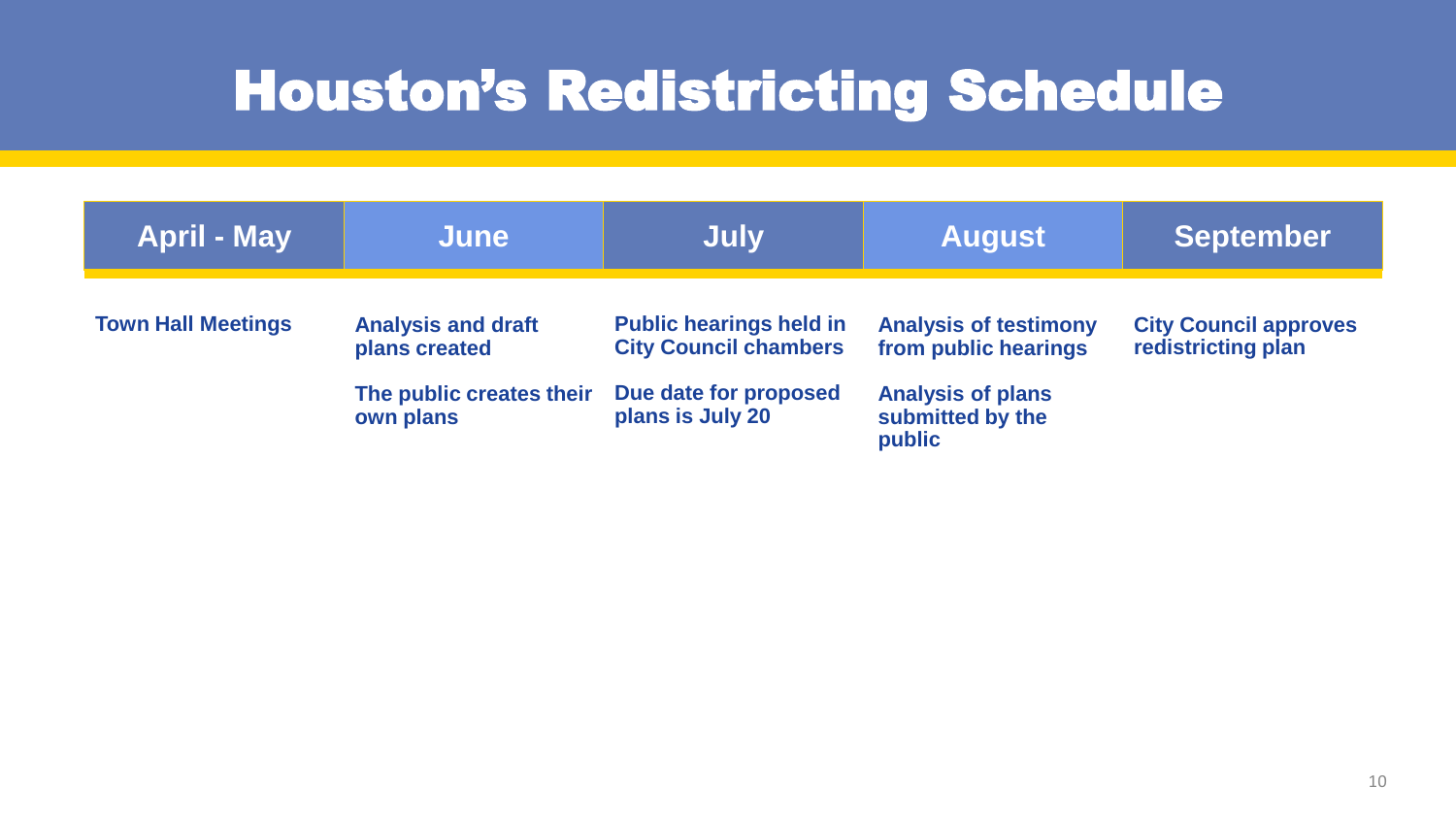## Town Hall Meetings

These are listening meetings to:

- explain the redistricting process and
- hear from the public before creating a new redistricting map.

These meetings will be held throughout April and May 2022 in each City Council district. A schedule will be forthcoming in the next few weeks.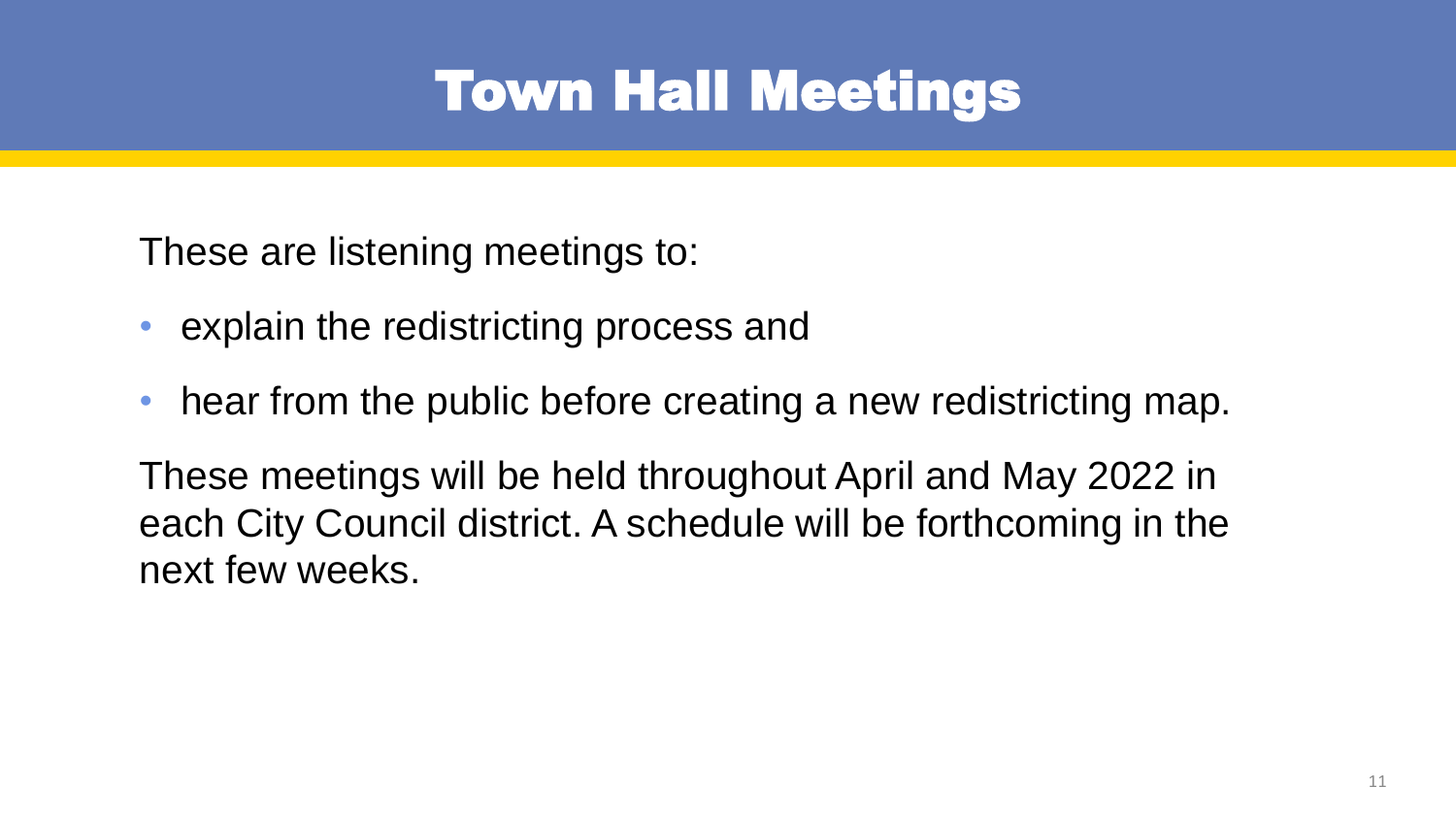### Public Hearings

The Planning & Development Department will present the draft plan to City Council and the public at three public hearings held in City Council Chambers (*dates are tentative*).

- July 13, 2022, at 9 a.m.
- July 13, 2022, at 7 p.m.
- July 20, 2022, at 9 a.m.

Council members and members of the public can ask questions, provide input (such as proposing that certain voting precincts, neighborhoods, or locations be included in a specific district), suggest revisions or submit an alternative plan.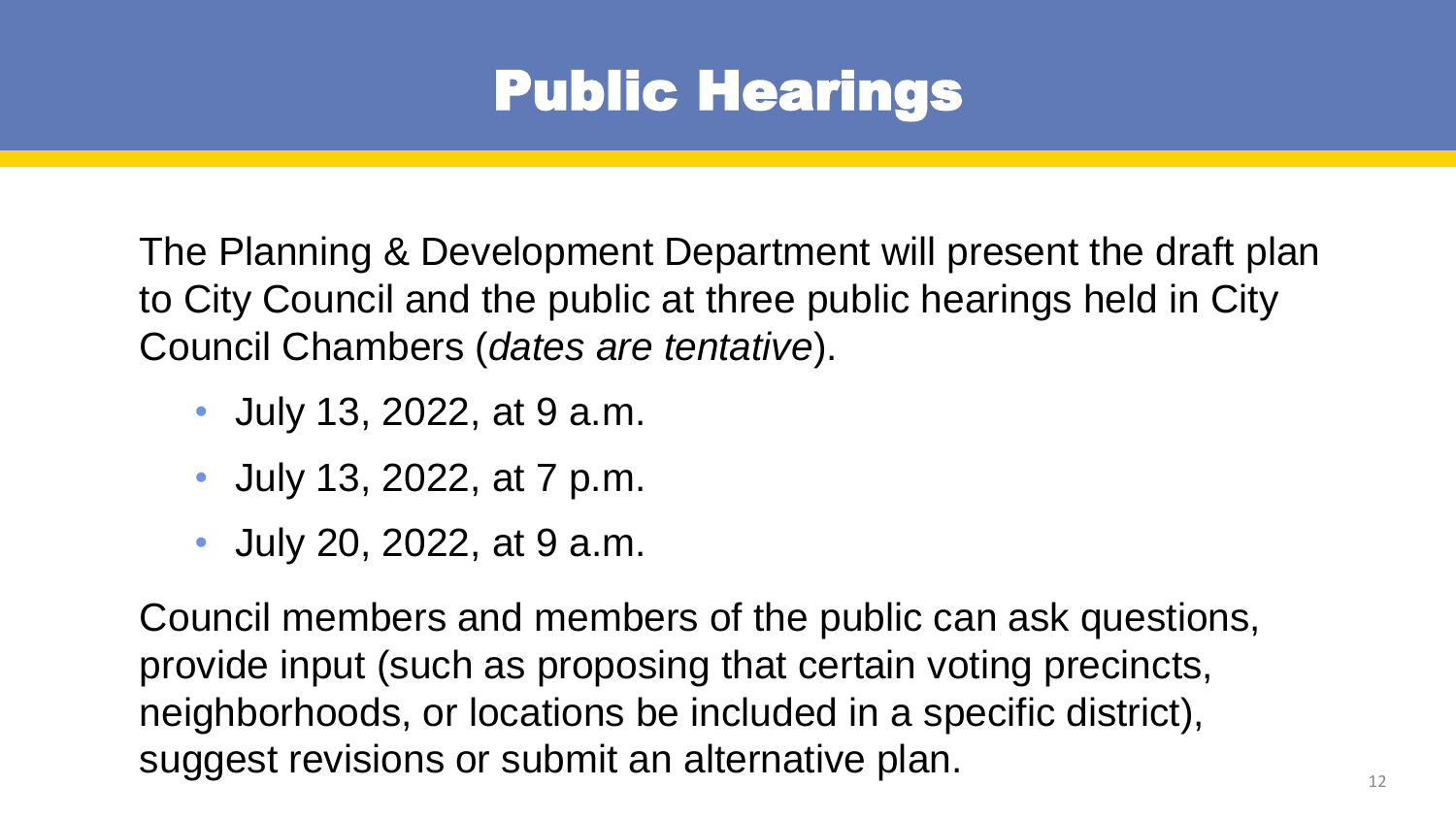# Submitting a Redistricting Plan

#### **The public is encouraged to submit a plan.**

All plans submitted to the City for consideration must:

- Be in writing;
- Be based on the 2020 federal census; and
- Redistrict the entire City so that Council may assess its impact on protected minority groups.

For the City to properly analyze any plan, it must be submitted to **Rupesh Koshy** in the Planning Department by **July 20, 2022, 4:45 p.m.**  (the date of the last public hearing in City Council).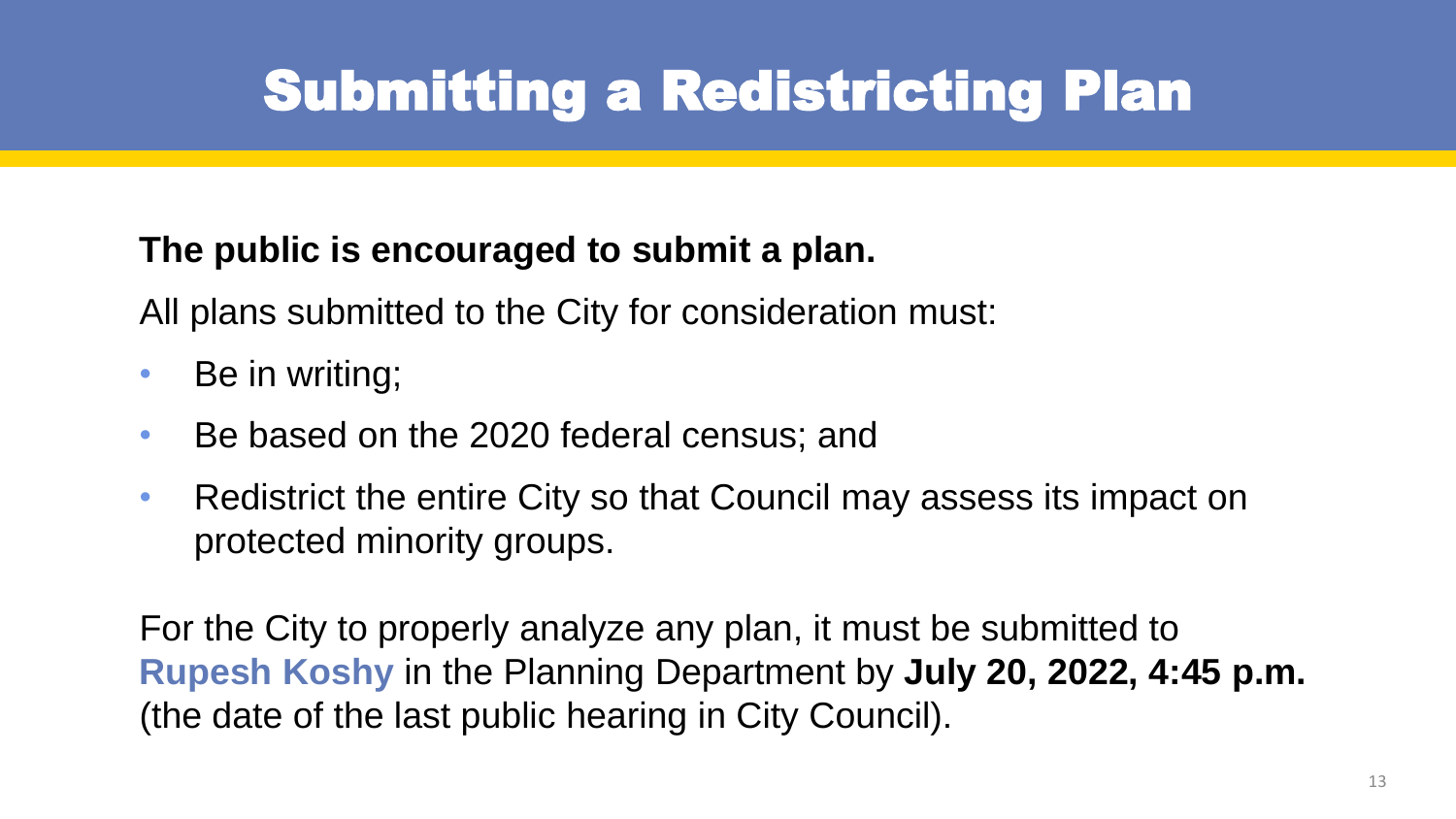#### Technical Assistance

The Planning & Development Department will set up a computer with the redistricting software installed at our offices at 611 Walker Street, sixth floor. We will also lend technical assistance to anyone interested in creating a redistricting plan.

Contact **Rupesh Koshy** at [rupesh.koshy@houstontx.gov](mailto:rupesh.koshy@houstontx.gov) or 832-393-6552 for an appointment.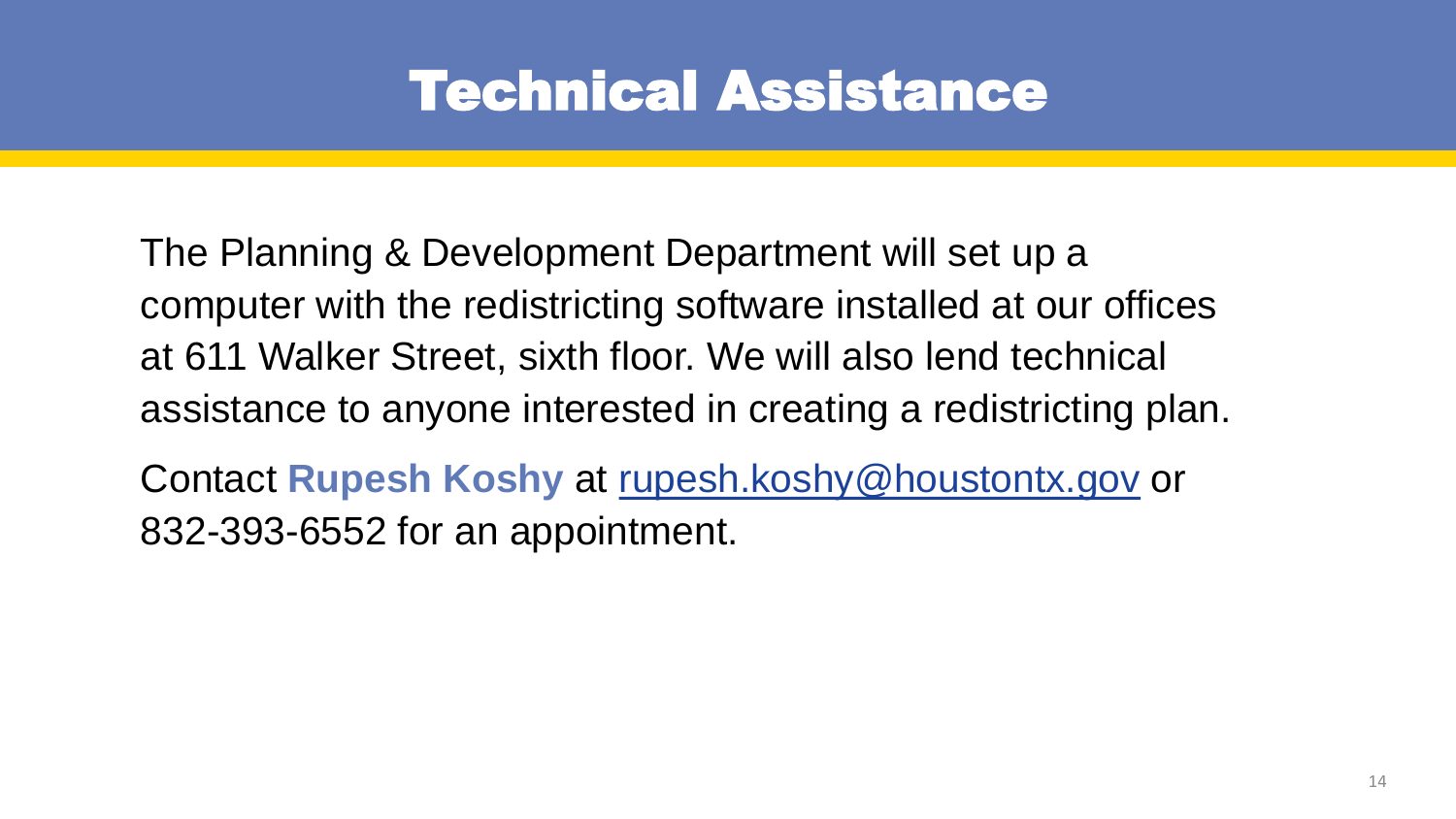### Public Information Web Page

Visit [www.LetsTalkHouston.org/redistricting t](http://www.letstalkhouston.org/redistricting)o find useful information and ask questions about the redistricting effort. All content will be in English, Spanish, Vietnamese and Chinese.